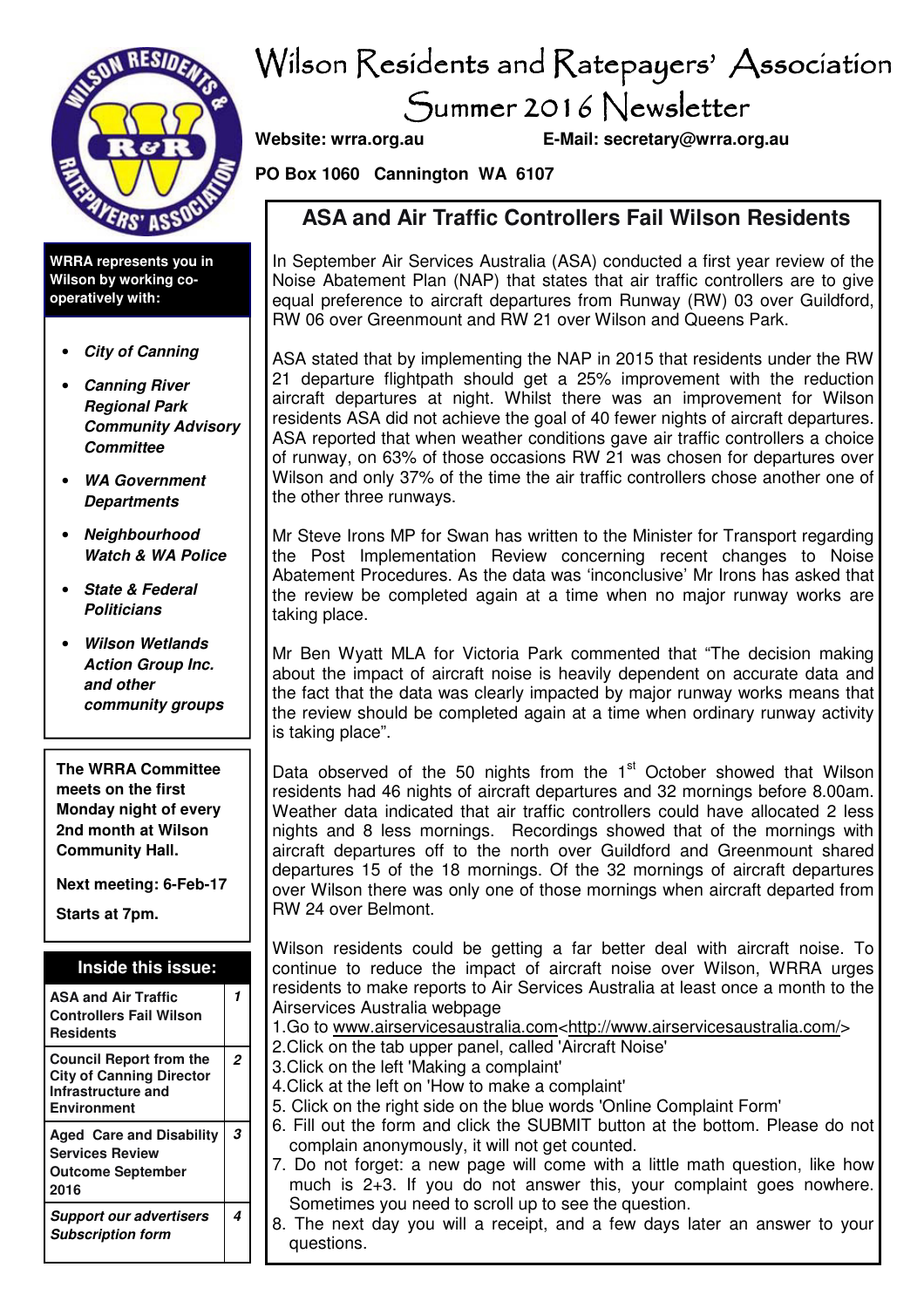# **Council Report from Steve Atwell - Director Infrastructure and Environment**

- **Round 6 of the State Underground Power Program** The City submitted the remaining area of Wilson as well as three other areas being Shelley East, Shelley West and Cannington as part of the above program. The City has been advised that the Shelley West area was elevated to the detailed survey stage which closed recently. The City is yet to be advised of the outcome of the Round 6 Program. Currently, it does not appear that the remaining area of Wilson has been considered a priority.
- **Fern Road Peak Hour Traffic** The City continually monitors the traffic volumes along Fern Road and acknowledges that these volumes are impacted by the congestion over the Shelley Bridge. The City has written to Main Roads WA in relation to the widening of the Shelley Bridge and the impact that the Shelley Bridge in its current form is having on local streets in the Wilson Riverton area.
- **Developments at Castledare and Canning River Regional Park Land Ownership** The City has been advised by a representative of the Christian Brothers that following completion of the recent asbestos remediation activities and eventual sign off by the Department of Environmental Regulation, Christian Brothers will further consider its options to develop the site and dedicate land required to be incorporated into the Regional Open Space Lands.
- **Proposed Pathways and Centenary Park** The path to connect the Canning River Regional Park network to South Perth is presently being designed. The City is liaising with the Department of Environmental Regulation and the Department of Indigenous Affairs regarding what process is required to obtain approval for the construction of the path. The funds for the path construction are listed on the current budget.

#### • **Kent Street Weir Precinct**

 *Kent Street Weir Parkland Development* The City is continuing to review the concept design and refine the proposal. Detailed plans are being prepared for specific aspects of the project particularly for the CREEC Dipping Platform project which will provide a boardwalk river access facility for the CREEC education programme and therefore reduce potential conflict with other river and park users. The City is currently assessing tenders for the construction of the Dipping Deck. It is intended that it will be built before the Weir Refurbishment starts.

 *Kent Street Weir Refurbishment* The Department of Water (DOW) intends to commence reconstruction in the new year. It is anticipated the Weir Refurbishment programme will take four to five months. Access will be restricted during this time. The development will include a new deck crossing and a fishway to assist the migration of fish above and below the weir.

 The City understands that the DOW will install a temporary river crossing to facilitate access across the river during the refurbishment. See http://www.water.wa.gov.au/water-topics/waterways/managing-our-waterways2/ kent-street-weir-refurbishment

• **City Centre Update** The City's application to the Commonwealth Government's National Stronger Regions Fund seeking assistance to develop the Cecil Avenue Streetscape as a "Main Street Precinct" in the City Centre was unfortunately unsuccessful. The City is now considering other alternative funding models to facilitate the upgrading of Cecil Avenue.

 The Centre Group Carousel Expansion Project received approval from the State Government Metro Central Development Association Panel in June 2016 and development is expected to commence in early January 2017.

 The City is currently constructing a new roundabout at the intersection of Leige Street and Grosse Avenue to facilitate better traffic access to the new Bunnings development and the future Carousel expansion.

• **Mallard Way Tree Removal** The City has removed several Tipuana tipu trees on Mallard Way from beneath the overhead power lines. The City is progressively removing these trees from street verges as they have very invasive and damaging root systems. The tree canopy is also fast growing requiring frequent pruning below power lines.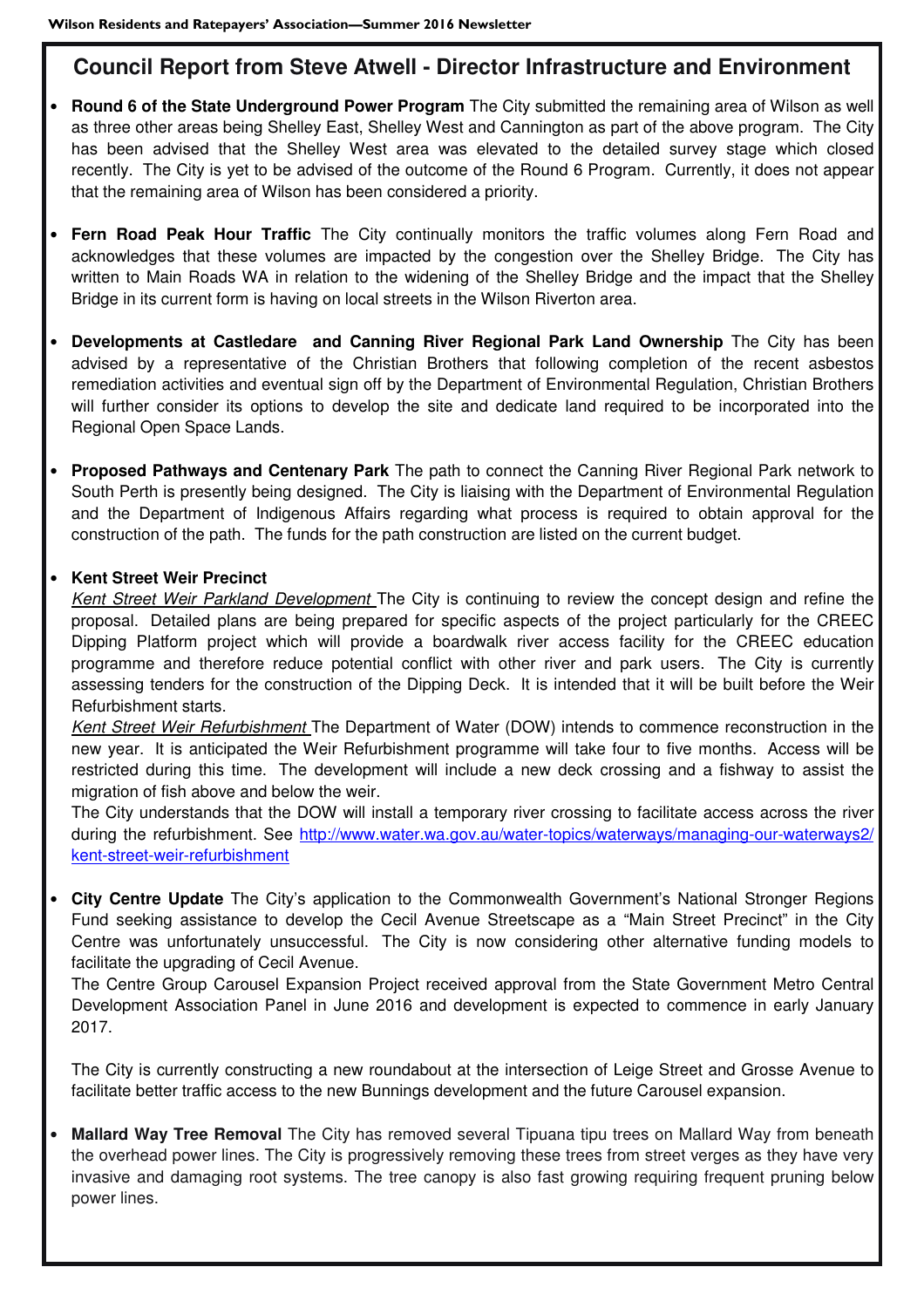# **Aged Care and Disability Services Review Outcome - September 2016**

Council decided at the Ordinary Council Meeting on 20 September 2016, to continue to operate its aged care and disability services at this time.

The City's Wilson and Rossmoyne Retirement Villages, Caprice Place Units, community houses, the Herald Ave Care Services building and the disability service • Community Visitors Scheme (CVS). accommodation and family respite will remain in the management of the City of Canning in the long term.

A specialist aged care consultant will be engaged to provide advice to Council on continuing to manage its aged care services, investigating the new services models Mayor Paul Ng said "I thank the Councillors for their and efficiencies that will be needed to adapt to the changing funding arrangements expected in 2017/18.

It was also decided to investigate the possibility of a notfor-profit organisation, by way of a Request for Proposal (RFP), to potentially undertake the management of the following services currently provided by the City:

• Home and Community are (HACC) Program:

Meals on Wheels, Regional Assessment Service and care services will be presented to Council in Feb. 2017. *all one-on-one service types funded by the HACC Program.* 

- Day Centre activities at Everglades, Pendana and Queens Park.
- National Respite for Carers Program (NRCP):

*Respite for Carers service funded by NRCP (Commonwealth).* 

- Home Care Packages (HCP) Program: *All one-on-one service packages funded by the Commonwealth.*
- 
- Canning Lodge Residential Aged Care.

This information will enable Council to make an informed decision early in the New Year.

vigorous questioning and analysis of this issue, as well as Directors Trengrove and Adams for their hard work and dedication in providing very detailed information to Council. Mayor Ng concluded "The City will ensure that our clients, our staff and the community are kept up to date every step of the way."

The results of the RFP and the aged care consultant's report on the City's ability to continue managing its aged

To view the full recommendations please visit the City's website **www.canning.wa.gov.au.** If you have any queries about the Aged Care and Disability Services Review please do not hesitate to contact the Project Team via email **agedcarequestions@canning.wa.gov.au** or telephone **9231 0618**.

*Source: City of Canning Website: www.canning.wa.gov.au*

#### **Portfolio Positions**

In order to keep abreast of local issues and ensure updates at committee meetings, WRRA committee members are allocated the following portfolios:

- 
- \* Aircraft Noise \* Kent Street Weir \* Public Transport \* Wilson Wetlands
- 
- 
- \* Centenary Park \* Underground Power \* City Centre Plan \* CRRP Committee
- -
- 

\* Castledare \* Traffic Issues \* NBN

- 
- 

'*I am delighted that Wilson has returned to the State electorate of Victoria Park. I previously represented the citizens of Wilson between 2006-2008 and loved the diversity of Wilson, in particular the wonderful Canning River Regional Park. I have been doorknocking Wilson and have written to all residents seeking their views on local issues and I look forward to representing all those in Wilson robustly into the future.'* 

**Ben Wyatt - MLA Member for Victoria Park**

# *BILL JOHNSTON MLA Member for Cannington Electorate Office: Unit 4/10 Cecil Ave. Cannington WA 6107 Ph. 08 9356 5011 Fax 9356 5077*

*Email: Cannington@mp.wa.gov.au* 



The key position of WRRA President was not filled at the October AGM.

If you would like to be involved in the WRRA Executive Committee, please contact secretary@wrra.org.au. Any offer of help would be appreciated.